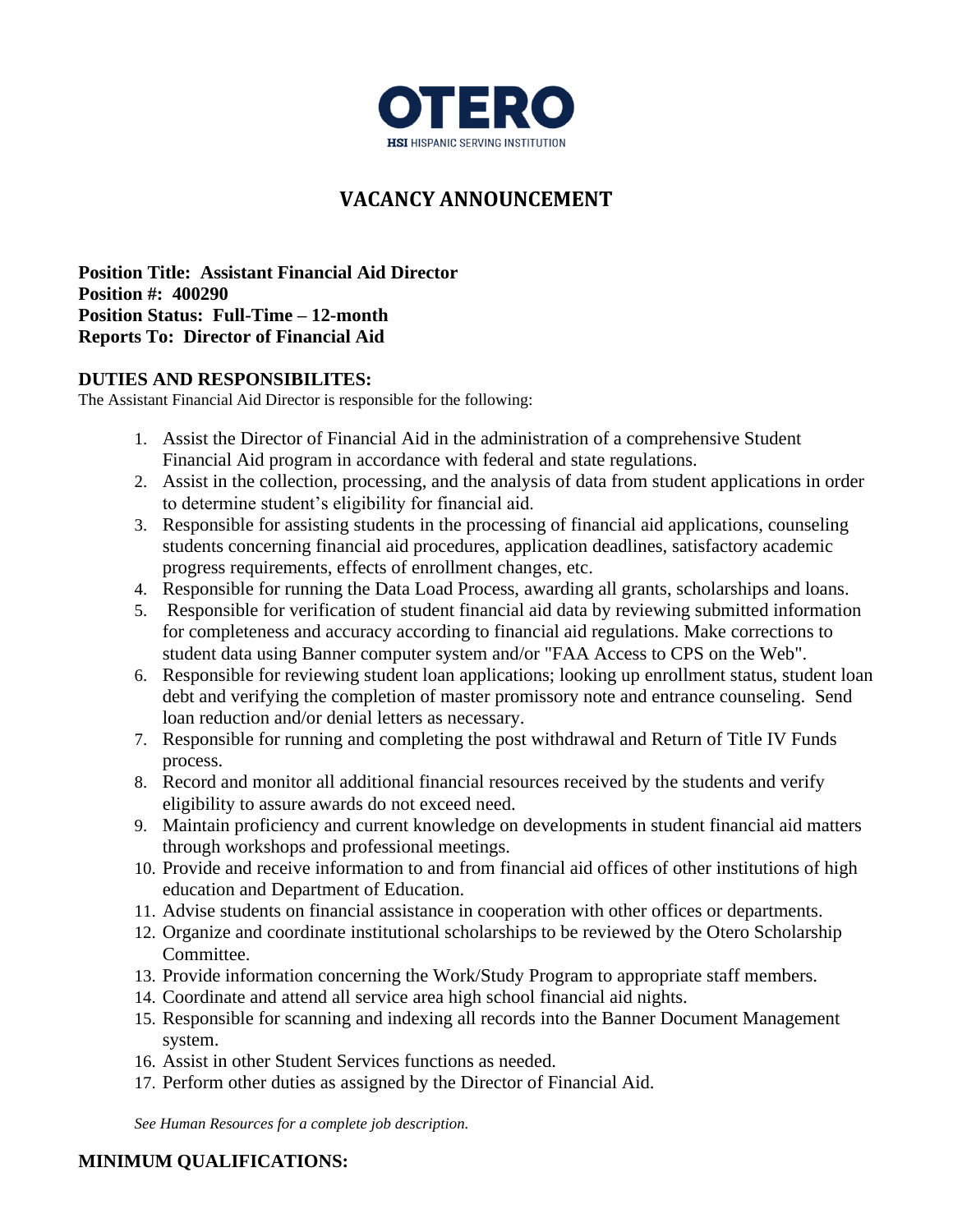- Bachelor's degree or an equivalent combination of education and/or experience may substitute year-foryear for the degree
- Ability to work cooperatively and effectively with diverse student populations with special emphasis on first-generation, low-income, and students of color

## **PREFERRED QUALIFICATIONS:**

- Customer service background/experience
- Ability to understand and follow a variety of rules and regulations
- Strong computer skills
- Strong organizational skills
- Strong communication and interpersonal skills
- Ability to multi-task and follow through
- Knowledge of Banner system
- Educational philosophy in alignment with that of a small rural, comprehensive Community College and enthusiasm for this type of environment and the aspirations of its people.

#### **SALARY:**

\$40,000 - \$45,000 with excellent benefit package including PERA retirement, health, vision, dental and life insurance. Paid annual and sick leave.

12-month academic year position

#### **APPLICATION INSTRUCTIONS**

## **For consideration, an applicant file must contain:**

- 1. Cover letter that addresses the minimum and preferred qualifications
- 2. Resume
- 3. Copies of transcripts (A.A., B.A., and M.A.)
- 4. Names, addresses, and phone numbers of 3 professional references

## **APPLICATION DEADLINE**

Open Until Filled  $-1$ <sup>st</sup> review of applications will be June 23, 2022

## **POSITION START DATE:**

ASAP

## **Submit Application Packet To:**

Otero College Attn: Kelsey Barbee Director of Human Resources 1802 Colorado Ave La Junta, CO 81050 FAX: (719) 384-6947

**Or Email To:** [kelsey.barbee@otero.edu](mailto:kelsey.barbee@otero.edu)

## **Inquiries May Be Directed To:** Kelsey Barbee

(719) 384-6824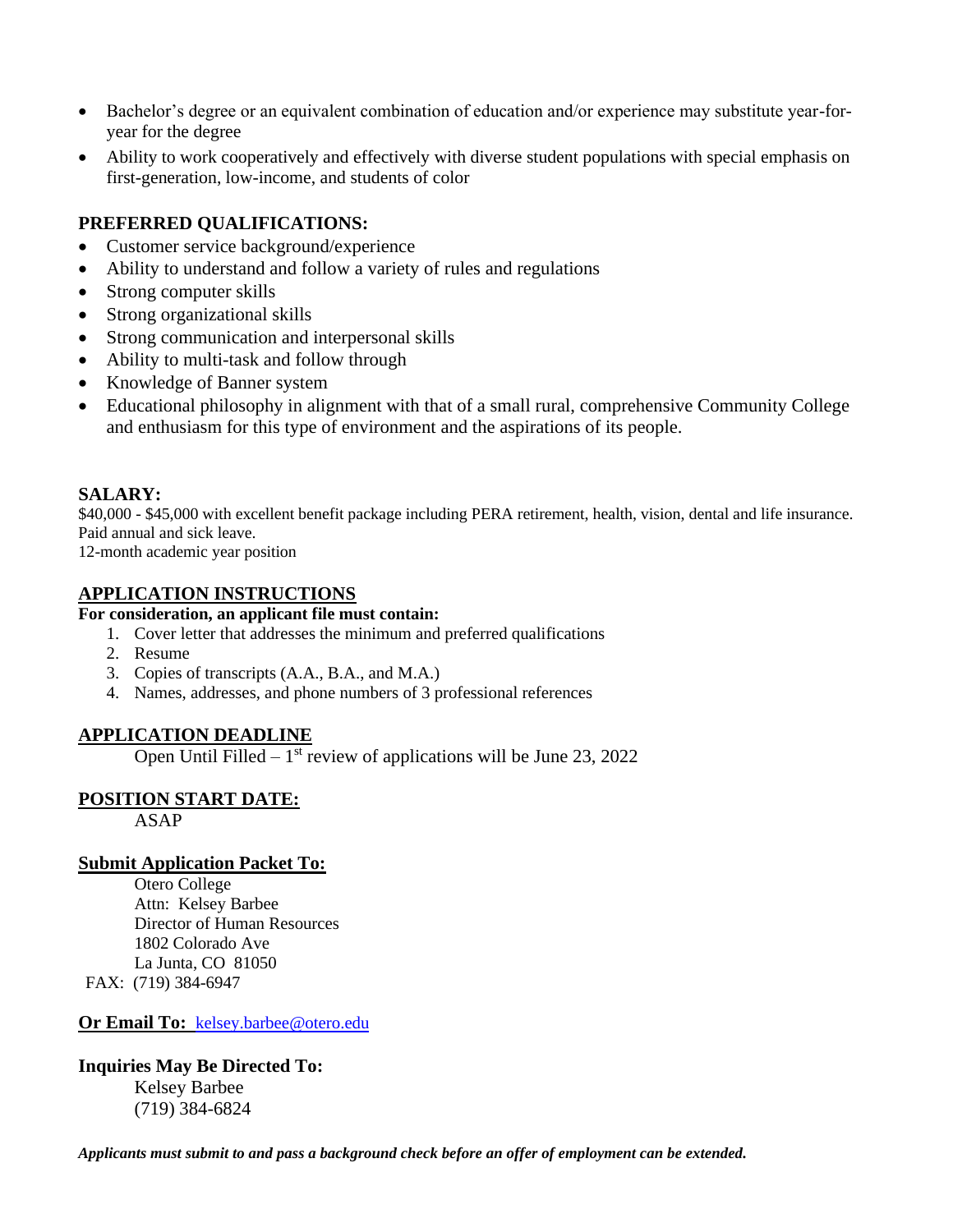Otero College prohibits all forms of discrimination and harassment including those that violate federal and state law or the State Board for Community Colleges and Occupational Education Board Policies 3-120 and 4-120. The College does not discriminate on the basis of sex/gender, race, color, age, creed, national or ethnic origin, physical or mental disability, veteran status, pregnancy status, religion, genetic information, gender identity, or sexual orientation in its employment practices or educational programs and activities. Otero College will take appropriate steps to ensure that the lack of English language skills will not be a barrier to admission and participation in vocational education programs.

The College has designated Kelsey Barbee, Director of Human Resources, as its AFFIRMATIVE ACTION (AA), OFFICER, EQUAL OPPORTUNITY (EO), AND TITLE IX COORDINATOR with the responsibility to coordinate its civil rights compliance activities and grievance procedures. If you have any questions, please contact Kelsey Barbee, Director of Human Resources at 719-384-6824, [kelsey.barbee@otero.edu](mailto:kelsey.barbee@otero.edu) , or 1802 Colorado Ave. McDivitt Hall RM# 140, La Junta, CO 81050.

You may also contact the Office for Civil Rights, U.S. Department of Education, Region VIII, Federal Office Building, 1244 North Speer Boulevard, Suite 310, Denver, CO 80204, telephone (303) 844-3417.

*The Federal Cleary Act (The Student Right to Know and Campus Security Act of 1990) requires all institutions of higher learning to make available to prospective employees the agency's Annual Security Report/Campus Crime Statistics. A paper copy of this report can be obtained at the Student Services Center upon request or at: [http://www.ojc.edu/content/marketing/catalog.pdf.](http://www.ojc.edu/content/marketing/catalog.pdf) This report includes statistics for the previous three years concerning crimes that occurred on campus or on property controlled or owned by Otero College, as well as public property within, or immediately adjacent to and accessible from, our campus.*

*Former employees of the Colorado Community College System or one of its 13 colleges, who were disciplinarily terminated or resigned in lieu of termination, must disclose this information in your application packet* **Qualified protected class individuals are encouraged to apply**

Otero College must comply with the Immigration Reform and Control Act of 1986. If hired you will be required to provide documents to show your identity and authorization to work. In addition, Colorado fiscal rules require direct deposit for all new employees.

#### **ABOUT OTERO COLLEGE:**

Founded in 1941, Otero College is an accredited Hispanic Serving Institution and is a state two-year community college with approximately 1500 students (1250 FTE) made up of traditional, non-traditional and international students. The college is governed by the State Board for Community Colleges and Occupational Education. Otero is located on an attractive 40-acre campus on the southern edge of La Junta, Colorado. The college is a full-service campus with dormitory housing, food service, men's and women's varsity intercollegiate athletics, and state-of-the-art educational technology. The city of La Junta has a population of approximately 8,000 and is located on Highway 50, sixty miles east of Pueblo. The college serves the residents of Otero, Bent, and Crowley counties. This rural geographic area in southeast Colorado is primarily agriculture based and has a population of approximately 33,000 people. Students at Otero can earn degrees in Associate of Arts, Associate of Science, Associate of Applied Science, Associate of General Studies or an Associate Degree in Nursing. Students who wish to pursue vocational occupations will find over a dozen one- and two-year certificate programs available. Career and Technical Education certificate programs at Otero include:

Advanced Ag/Business Management ABM Financial Analysis Ag/Business Marketing and Risk Management ABM Records and Business Planning Rural Business Entrepreneurship Cosmetology Hair Stylist Nail Technician Esthetician Crop Production Intro to Horticulture Horticulture Emergency Medical Technician EMT Intermediate Community Health Worker Law Enforcement Training Academy Livestock Production Agriculture Production Management Artificial Insemination Nurse Aide Practical Nursing Phlebotomy